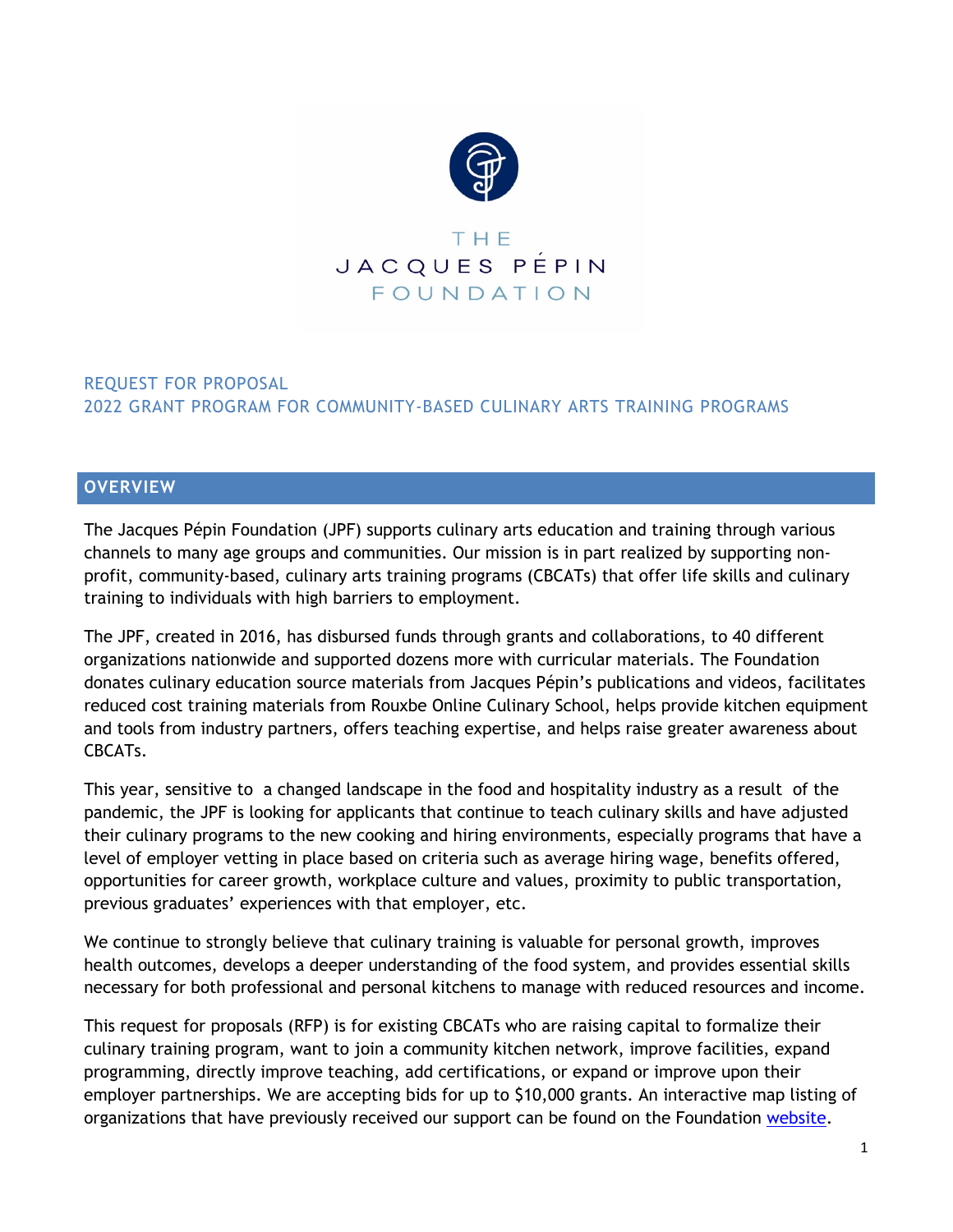## **BACKGROUND**

Jacques Pépin is a legendary chef, culinary educator, cookbook author, and television personality. Through his decades of teaching, dozens of published cookbooks, 16 James Beard awards, and more than 600 individual television episodes, including the iconic series "Jacques and Julia Cooking at Home" with Julia Child, Chef Pépin has inspired multiple generations of cooks and made the art and craft of cooking seem easy and approachable.

In the last two years, Chef Pépin created 250 video recipes, produced by the JPF's team, and published on his Facebook page and the JPF's Instagram page. We have also added an online culinary course through our education partner Rouxbe. Chef Pépin is a culinary icon and one of the most influential culinary educators of all time.

The Jacques Pépin Foundation is a vehicle for Chef Pépin to give back to the community and the food service industry by promoting opportunity for employment through culinary education.

Utilizing the generous body of work by the iconic Chef Jacques Pépin and his extensive networks in the food industry and our dedication and passion for culinary professionalism, skills, and technique, the JPF is uniquely positioned to add to the curricula and capacity of existing organizations, draw attention to your important work, and expand opportunities for individuals detached from the workforce to gain confidence, skills, and employment in the food industry.

**Mission: The Jacques Pépin Foundation promotes Jacques' generosity and passion for cooking by supporting individuals that seek, and organizations that create pathways to success through culinary professionalism and technique.**

**Vision: Enriching lives and strengthening communities through the power of culinary education.**

## **QUALIFICATION REQUIREMENTS**

Grant recipients will:

- Be an existing non-profit, community-based, culinary arts training program
- Have a proven record of success obtaining employment for their trainees
- Hold their employer partners to high standards of social equity and justice
- Serve disenfranchised or underserved populations such as low income/low skill individuals with high barriers to employment
- Reward graduates with an educational and portable credential or certificate that will increase and improve employment opportunities
- Include earned ServSafe or similar food handlers' certificate as part of the program (or use the grant to offer safe food handler training that results in a certificate)
- Offer support services that extend beyond the classroom and culinary laboratory
- Be actively engaged in improving their facilities, curricula, teaching or support services to improve the outcomes for their graduates
- Have found ways to support their alumni after training is complete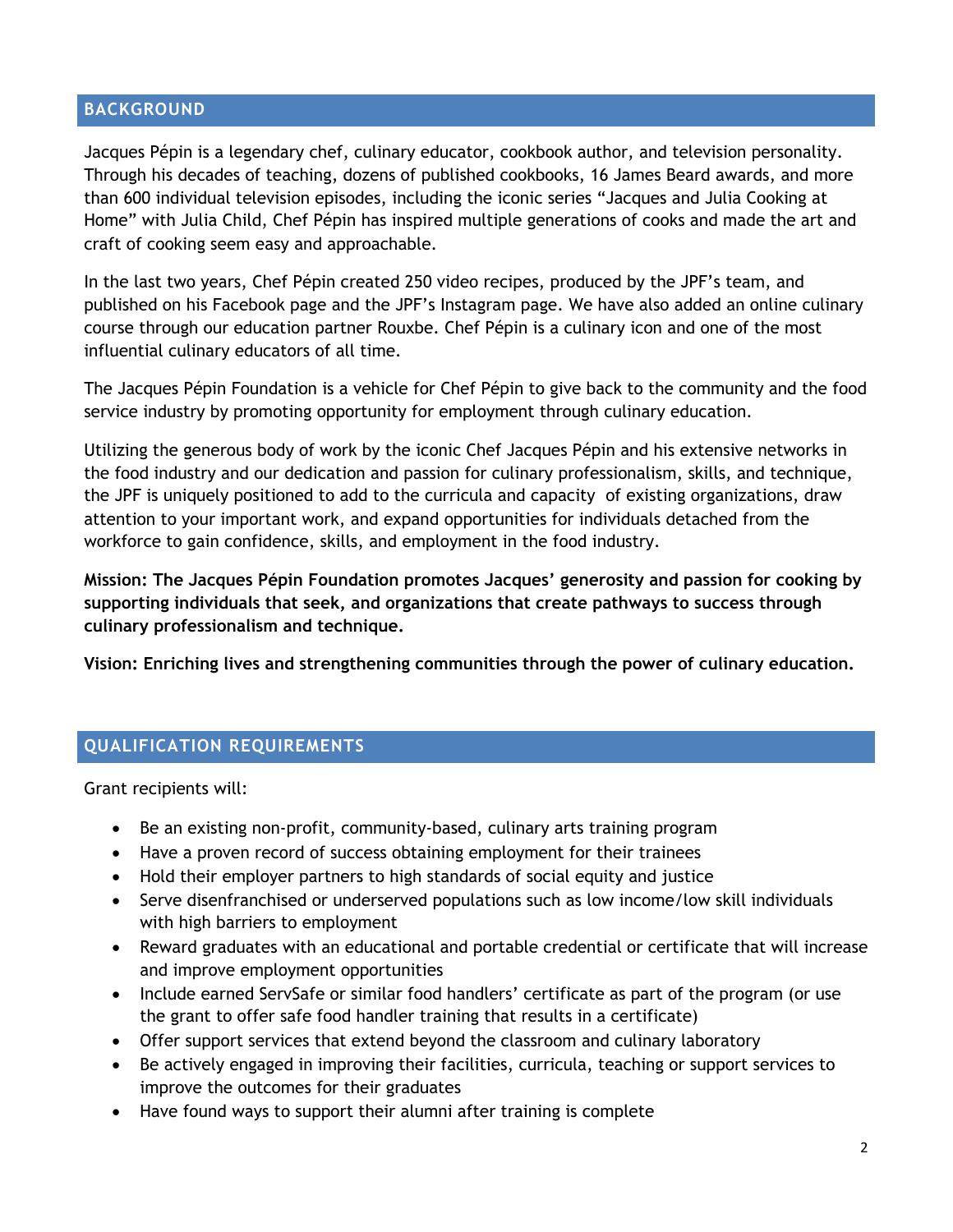#### **DELIVERABLES**

- Post Funding/Impact Report on the use of the grant See Appendix B
- Make available to JPF press-worthy opportunities reflecting the use of/impact of the JPF contribution
- Listing on organization's website and/or social media identifying JPF as a sponsor or contributor
- Organization will confer the right to JPF to use logos and other trademarked materials for our PR purposes

## PROPOSAL EVALUATION

| Proposals will be evaluated and ranked on the criteria below.         |     |
|-----------------------------------------------------------------------|-----|
| Quality of Presentation, including submission of required Cover Sheet | 10% |
| History and Effectiveness of Program                                  | 40% |
| Potential Impact of Grant                                             | 50% |

## ADDITIONAL AREAS OF CONSIDERATION

- Connection to CBCAT networks such as the Catalyst Kitchens Network and Feeding America
- Efforts to align curricula with local community college or other institutions of Higher Education to bestow program graduates with college credit
- Incorporation of a social enterprise that benefits students with real work experience
- Engaged employer partners that value and compete for trained workers from the program
- Willingness to engage with and share best practices with other CBCATs

## **INSTRUCTIONS**

**Instructions for this RFP are based on the NY/NJ Common Application and the Philanthropy MA** 

#### **Common Proposal Form:**

- o **Cover Sheet is Required for all proposals!**
- o Please submit proposals in PDF Format.
- o Please answer questions in the order listed.
- o Please use headings as provided.
- o Please submit only one copy.
- o Please do not include any materials other than those specifically requested at this time.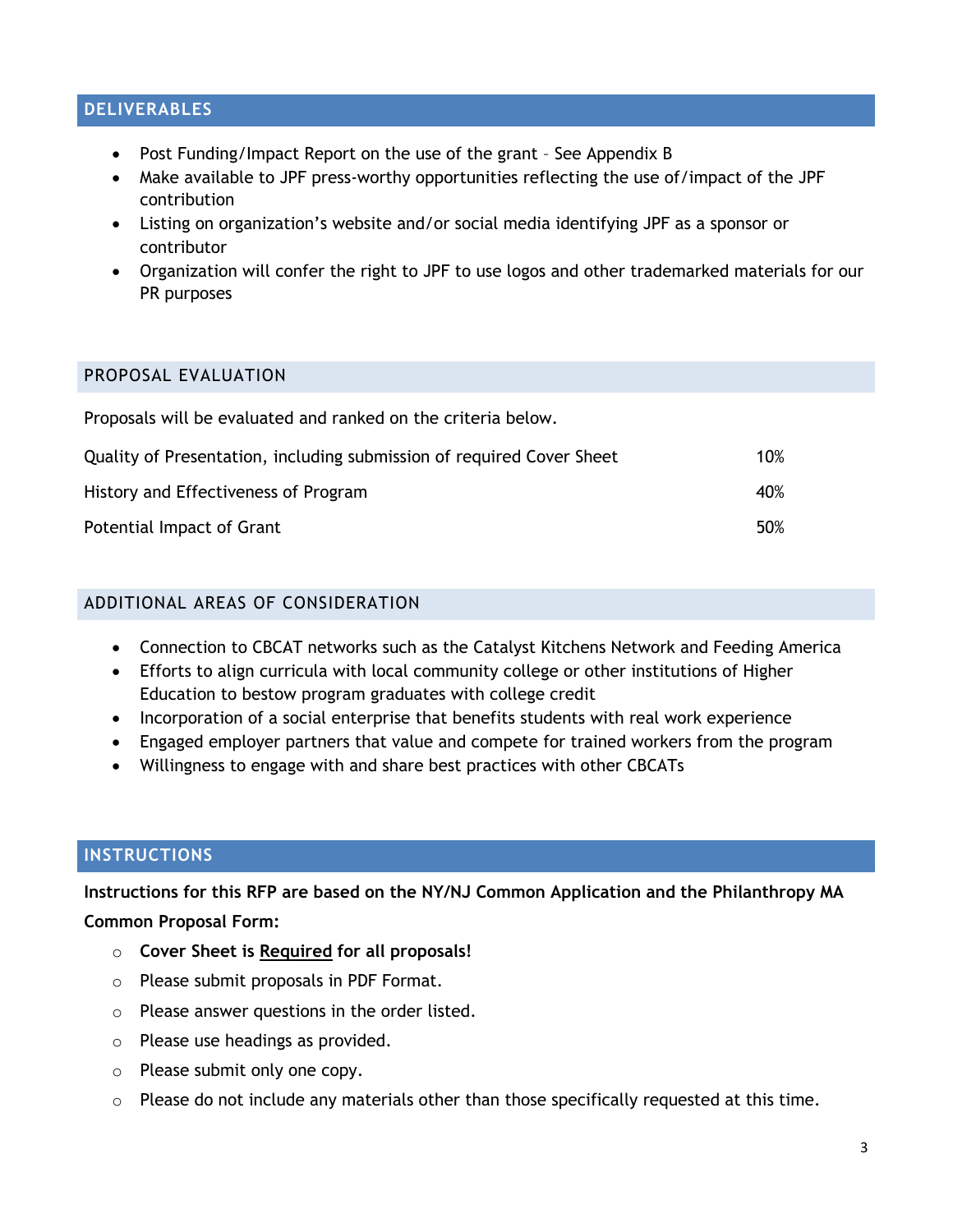Note: The proposal is not meant to be burdensome. We understand how hard you work to improve lives every day and appreciate that proposals like these take time away from your hands-on efforts. The information requested is designed to improve the JPF's understanding of culinary training programs so that we may, in turn, improve our support and develop strategic initiatives that will benefit all.

## **PROPOSAL FORMAT**

## **I. COVER SHEET – see Appendix A (REQUIRED)**

## **II. ORGANIZATION SUMMARY:** *One-half page, maximum*

Please summarize in a short paragraph the purpose, mission, and history of your agency, including your agency's programs, services and population served. Please indicate how the culinary training program fits into the overall organization's structure and budget.

## **III. PROPOSAL NARRATIVE**: *3-5 pages maximum*

**A. Description of Need**—What is the issue you plan to address? Briefly explain why your agency is requesting this grant for your culinary training program and what outcomes you hope to achieve. Please include the following background information about your culinary training program:

- 1. Details on your ServSafe or similar Food-Handlers' Safety Training certification (required).
- 2. Do culinary training program graduates receive an educational certificate of value?
- 3. Is on-the-job-training part of the culinary curriculum? What types of employers take the students? Brief description and examples of employers of graduates of the culinary training program.
- 4. Any requirements or parameters that your organization asks of employer partners (minimum salaries for your graduates, commitment to opportunities for career growth, fostering a positive environment for employees, providing methods of feedback on employee experiences and/or employer partner needs etc.)
- 5. Do your students produce food as part of hunger relief efforts?
- 6. Does your program include a social enterprise / commercial business?
- 7. Population that your culinary training program serves geographic location, and any specifics or percentages you have on gender, age, race, or language.
- 8. Number of students, length of program, number of cohorts per year, description of materials used in curricula for culinary training program.
- 9. Graduation rates, employment rates, employer retention rates.
- 10. Current number of paid culinary training program full-time and part-time staff and number of volunteers.
- 11. Your organization's relationships  $-$  both formal and informal  $-$  with other organizations working to meet the same needs or providing similar culinary training services. Is your organization part of a community kitchen network like Catalyst Kitchens or Feeding America? Does it intend to join a community kitchen network?
- 12. Highlight any differences/distinction between your organization's culinary training program and other culinary training programs in your geographical location.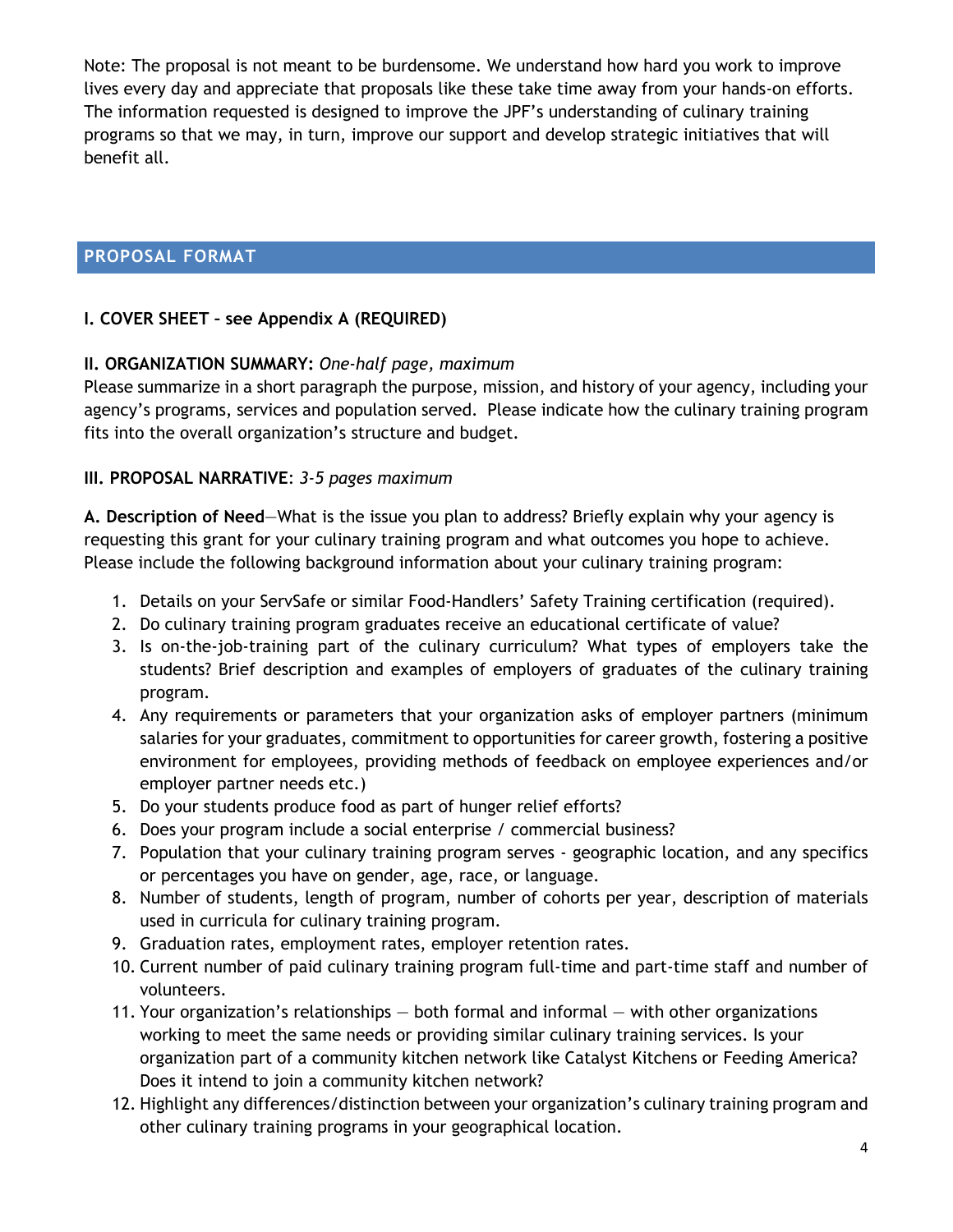**B. Proposal Funding Request**—Please describe the program for which you seek funding and how your agency will utilize the funds if awarded.

- 1. If applying for general operating support, briefly describe how this grant would be used.
- 2. If your request is for a specific project, please explain the project including:
	- a. A statement of its primary purpose and the need or problem that you are seeking to address.
	- b. Strategies that you will employ to implement your project.
	- c. How the project contributes to your organization's overall mission.

**C. Evaluation of Funding**—Please explain how you will measure the effectiveness of your proposed activities and what methods you will use to measure your progress. Please describe the results you expect to have achieved by the end of the funding period. Please do not provide information on how you assess your students, unless that is part of the project you are proposing.

**VI. ATTACHMENTS**—Please label attachments to correspond to the bold-faced, items below.

- **A. Financial Information**—Please provide the dates that each document covers.
	- 1. **Your MOST RECENT FINANCIAL STATEMENT** audited if available. This statement should reflect actual expenditures and funds received during your most recent fiscal year.
	- 2. Your **OPERATING EXPENSE BUDGETS** for the current and most recent fiscal year.
	- 3. Other confirmed or potential foundation and corporate **SUPPORTERS** for your current and most recent fiscal year.
	- 4. Any **IN-KIND** support from other organizations for this project.

#### **B. Other Supporting Materials**

- 1. A list of your **Board of Directors**, with their affiliations.
- 2. A copy of your most recent **IRS letter** indicating your agency's tax-exempt status, or, if not available, an explanation.
- 3. **Brief (one-paragraph max) qualifications/work experience of any key staff** relevant to the specific funding request.
- 4. Your most **recent annual report**, if available.
- 5. No more than 3 examples of **recent articles about, or evaluations of, your organization,** if available.
- 6.

## **PROPOSAL DEADLINE & SUBMISSION INSTRUCTIONS**

We will offer two submission deadlines in 2022: May 1<sup>st</sup>, and October 1<sup>st</sup>. After each, 50% of allocated funds will be granted. If your organization is not awarded a grant after the May deadline, your application will automatically be re-assessed after the October deadline. Proposals for 2022 grants will not be accepted after October 1, 2022.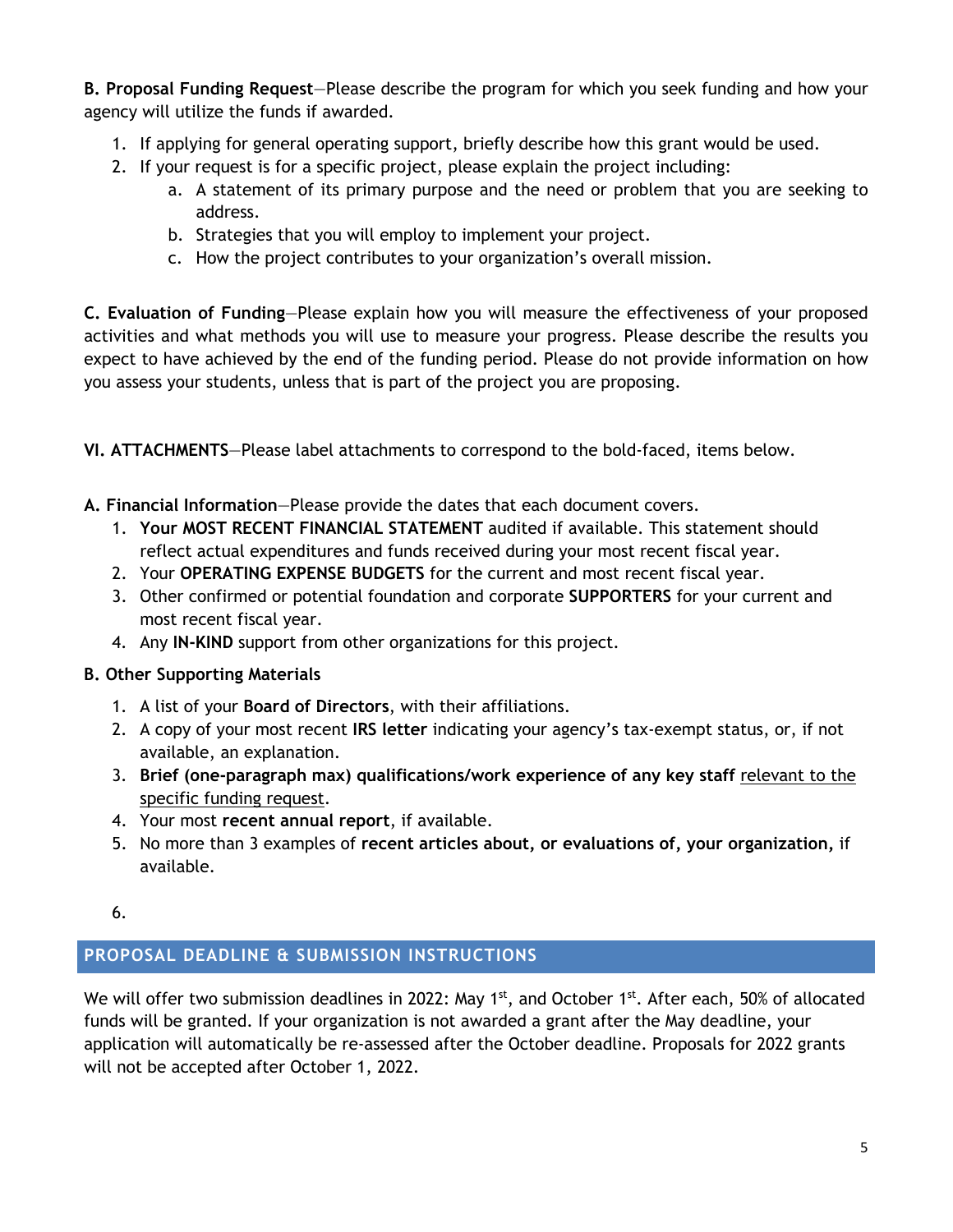Proposals may be sent digitally (preferred method) to:

Rollie@jp.foundation AND Jennifer@jp.foundation

If necessary, proposals may be mailed to: The Jacques Pépin Foundation Attn: Rollie Wesen P.O. Box 28 Barrington, RI 02806

Questions: Please email any questions about this RFP to the above addresses.

We look forward to receiving your application. Please be aware that although we would very much like to be able to support all the proposals we receive; our growing Foundation simply does not have the capacity to fund every project.

Our team will closely read each submission and narrow applicants down based on our evaluation criteria as well as several broad factors, including the overall range of each funding year's submission focus, the geographic location, community served, specific population that trainings are geared toward, and the alignment of our own Foundation's mission and 2022 goals, as outlined by our Board.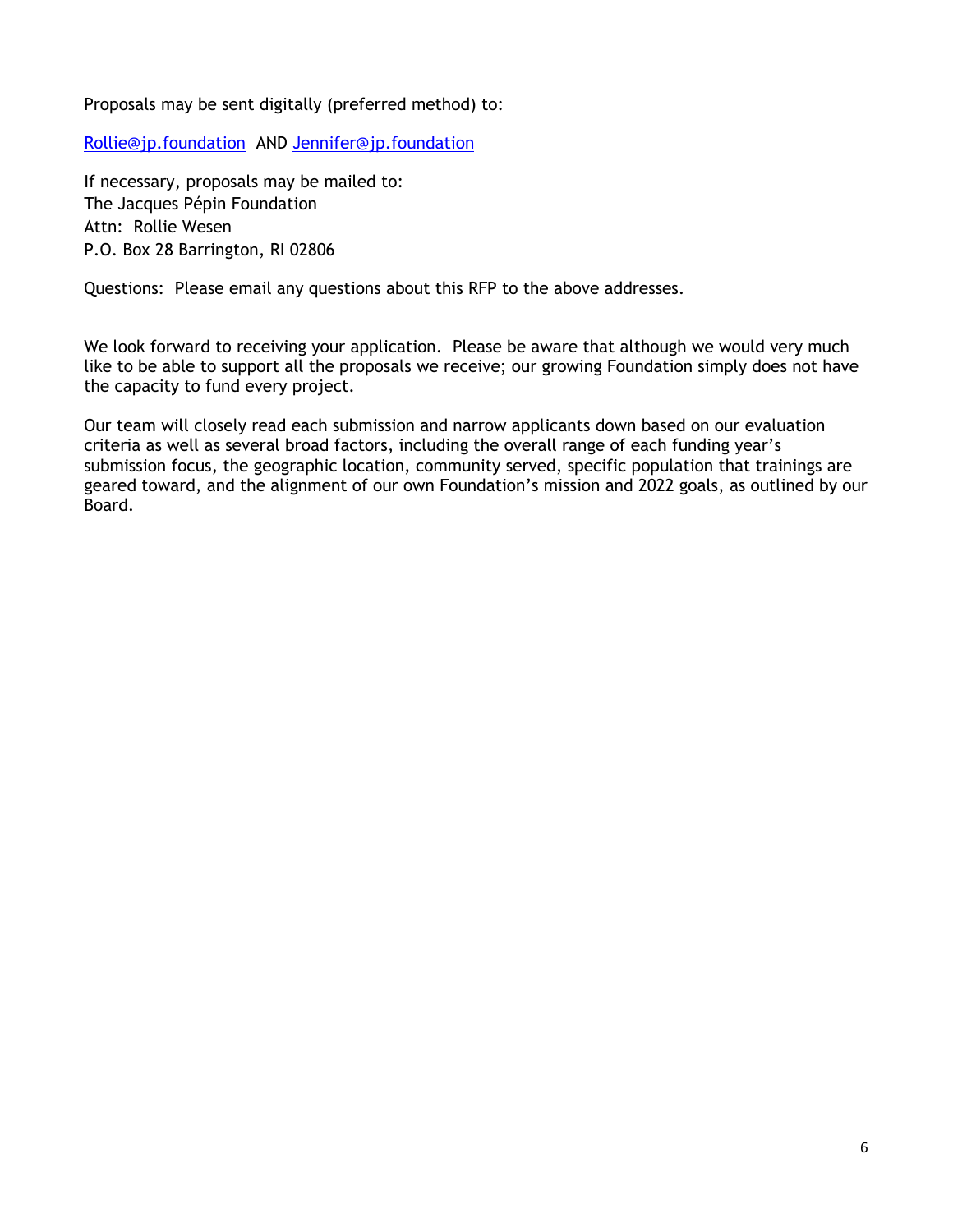|  | <b>APPENDIX A</b> |  |  |  |  |  |
|--|-------------------|--|--|--|--|--|
|--|-------------------|--|--|--|--|--|

# *Cover Sheet – REQUIRED for all proposals*

| Name of organization to which grant would be paid. Please list exact legal name:                                                                                                                                                                           |  |  |  |  |
|------------------------------------------------------------------------------------------------------------------------------------------------------------------------------------------------------------------------------------------------------------|--|--|--|--|
|                                                                                                                                                                                                                                                            |  |  |  |  |
|                                                                                                                                                                                                                                                            |  |  |  |  |
|                                                                                                                                                                                                                                                            |  |  |  |  |
|                                                                                                                                                                                                                                                            |  |  |  |  |
|                                                                                                                                                                                                                                                            |  |  |  |  |
|                                                                                                                                                                                                                                                            |  |  |  |  |
| Is your organization an IRS 501(c) (3) not-for-profit? Yes $\Box$ or No $\Box$                                                                                                                                                                             |  |  |  |  |
| Please confirm that graduates of your program receive a functional knowledge of food safety AND the<br>attainment of a food handlers' certification. Yes $\Box$                                                                                            |  |  |  |  |
|                                                                                                                                                                                                                                                            |  |  |  |  |
| Total culinary training program budget (for current year): ______________________<br>Population Served (Culinary Training Program): __________________________________<br>Year Established (Culinary Training Program): __________________________________ |  |  |  |  |
| Grant Funding Request (one sentence):                                                                                                                                                                                                                      |  |  |  |  |
|                                                                                                                                                                                                                                                            |  |  |  |  |
| Have you applied for a grant from the JPF before? Yes $\Box$ or No $\Box$<br>What year(s)? $\frac{1}{\sqrt{1-\frac{1}{2}}}\$                                                                                                                               |  |  |  |  |
| Was your organization awarded a grant previously? Yes $\Box$ or No $\Box$<br>What year(s)? $\frac{1}{\sqrt{1-\frac{1}{2}}}\$                                                                                                                               |  |  |  |  |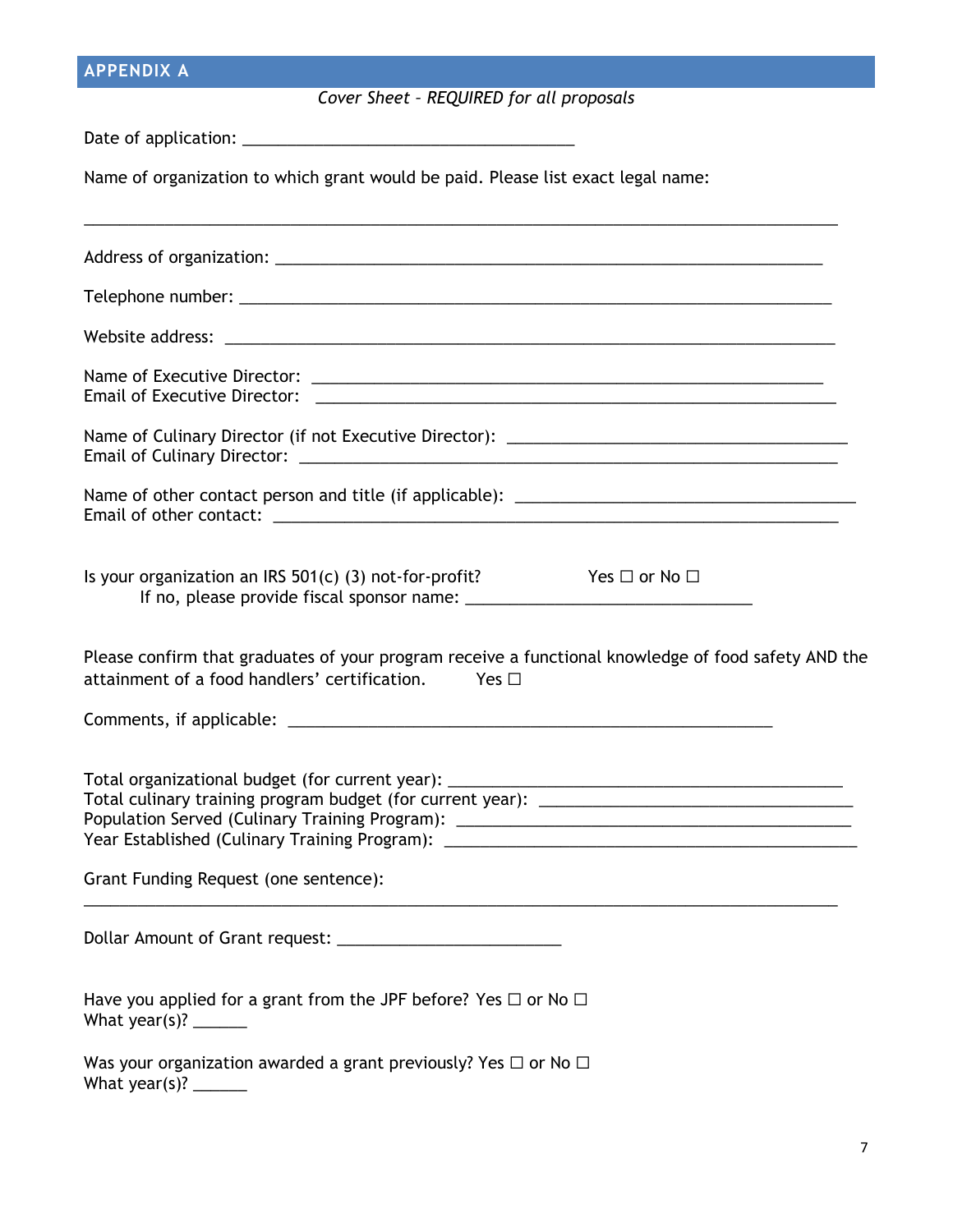#### **APPENDIX B: POST-FUNDING/IMPACT REPORTING**

#### **Instructions**

Having a healthy, vibrant relationship with our grantees is important to us. Our post-funding/impact reporting is not meant to be a burden on you, but rather an additional way for each of us to get to know one another and for the JPF to more fully understand your program needs and your current projects. Thank you!

- $\bullet$  This form is for post funding and impact reporting not to be submitted with original proposal.
- $\bullet$  If your organization has prepared reports for other funders that specifically cover the information you would like to share with the JPF, per the Report Format provided, we welcome you to submit those reports to us rather than writing a new report.
- If your organization would prefer to schedule a video or phone call with a representative from the JPF to provide a verbal update on post-funding, please request that through email – info@jp.foundation.

#### *Cover Sheet*

Name of organization completing report: \_\_\_\_\_\_\_\_\_\_\_\_\_\_\_\_\_\_\_\_\_\_\_\_\_\_\_\_\_\_\_\_\_\_\_\_\_\_\_\_\_

\_\_\_\_\_\_\_\_\_\_\_\_\_\_\_\_\_\_\_\_\_\_\_\_\_\_\_\_\_\_\_\_\_\_\_\_\_\_\_\_\_\_\_\_\_\_\_\_\_\_\_\_\_\_\_\_\_\_\_\_\_\_\_\_\_\_\_\_\_\_\_\_\_

\_\_\_\_\_\_\_\_\_\_\_\_\_\_\_\_\_\_\_\_\_\_\_\_\_\_\_\_\_\_\_\_\_\_\_\_\_\_\_\_\_\_\_\_\_\_\_\_\_\_\_\_\_\_\_\_\_\_\_\_\_\_\_\_\_\_\_\_\_\_\_\_\_

\_\_\_\_\_\_\_\_\_\_\_\_\_\_\_\_\_\_\_\_\_\_\_\_\_\_\_\_\_\_\_\_\_\_\_\_\_\_\_\_\_\_\_\_\_\_\_\_\_\_\_\_\_\_\_\_\_\_\_\_\_\_\_\_\_\_\_\_\_\_\_\_\_\_\_

\_\_\_\_\_\_\_\_\_\_\_\_\_\_\_\_\_\_\_\_\_\_\_\_\_\_\_\_\_\_\_\_\_\_\_\_\_\_\_\_\_\_\_\_\_\_\_\_\_\_\_\_\_\_\_\_\_\_\_\_\_\_\_\_\_\_\_\_\_\_\_\_\_\_\_\_\_

\_\_\_\_\_\_\_\_\_\_\_\_\_\_\_\_\_\_\_\_\_\_\_\_\_\_\_\_\_\_\_\_\_\_\_\_\_\_\_\_\_\_\_\_\_\_\_\_\_\_\_\_\_\_\_\_\_\_\_\_\_\_\_\_\_\_\_\_\_\_\_\_\_\_\_\_\_\_\_\_\_

| Address of organization: |  |
|--------------------------|--|
|                          |  |

Telephone number: \_\_\_\_\_\_\_\_\_\_\_\_\_\_\_\_\_\_\_\_\_\_\_\_\_\_\_\_\_

Executive Director Name & Email:

Culinary Director Name & Email:

Other contact person & Email:

Have there been any changes to your organization's IRS 501 (c) (3) not-for-profit status since your request for this grant? Yes $\Box$  or No  $\Box$ 

If yes, please explain:

Project name or brief project/funding description:

Grant amount: \$

Date of this post-funding report: \_\_\_\_\_\_\_\_\_\_\_\_\_\_\_\_\_\_\_\_\_\_\_\_\_\_\_\_\_\_\_\_\_\_\_\_\_\_\_\_\_\_\_\_\_\_